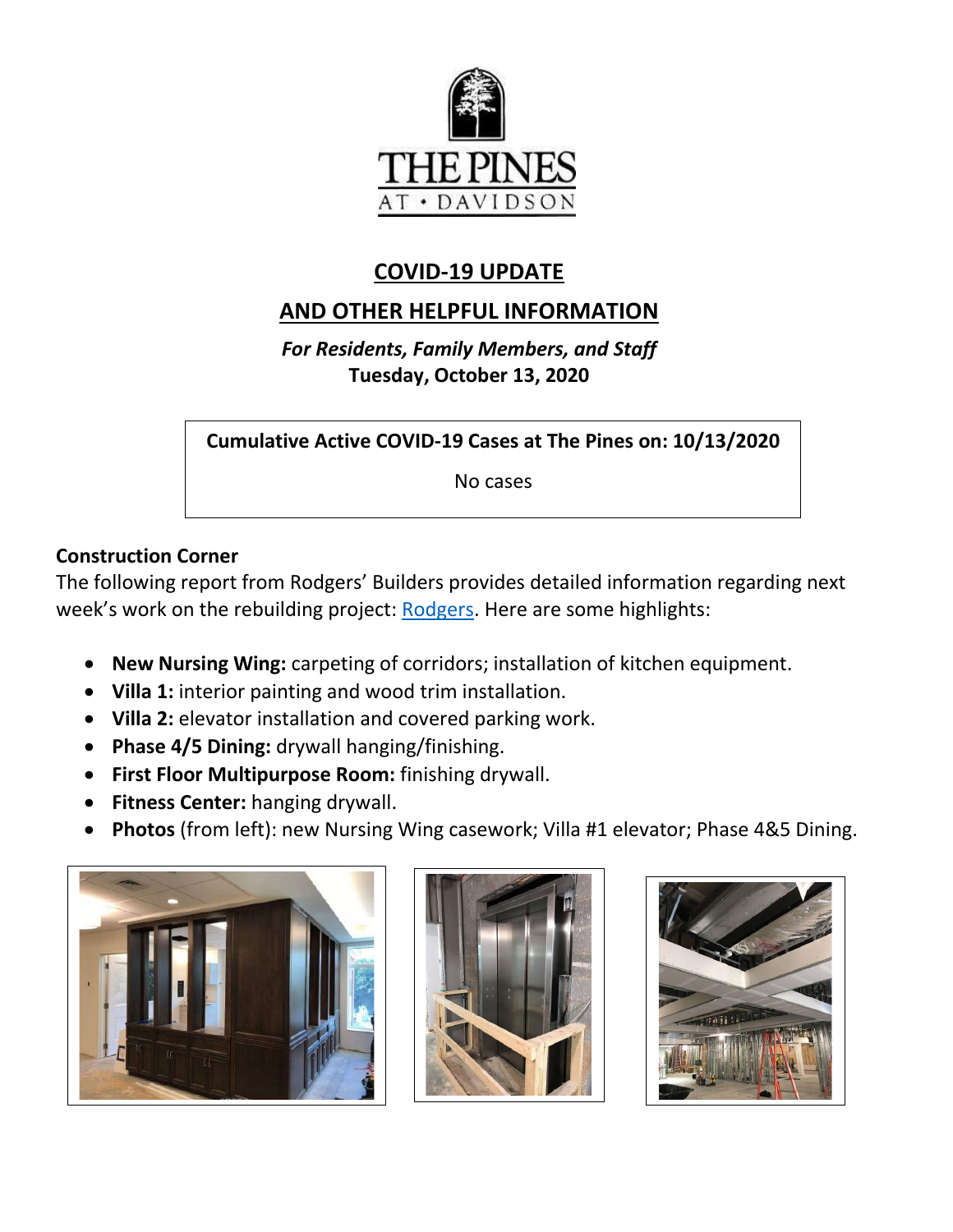#### **Rock The Walk**

As you know, the last Rock The Walk for 2020 was cancelled due to the wet weather. You may enjoy reading the quote that was planned by the Recreation Committee - it was by Ralph Waldo Emerson: "Every ship that comes to America got its start from Columbus."

#### **Recent New Nursing Wing Tours**





During two recent weekends, Health Care residents and their families toured the new Nursing Wing. Many individuals remarked how much they enjoyed seeing these new spaces. A number of these residents will move to the new wing when it opens this fall. Features of this wing include a private shower in each bathroom, larger square footage and windows, as well as built in closets and cabinetry.

Each of the two floors includes a beautiful sunroom (pictured left), enlarged in response to a resident recommendation, and enhanced with features that will permit it to be used year-round.

### **Colors of Fall**

Thank you, Art Englebardt, for this image of autumn on our campus. Maple trees provide such a burst of welcome color on grey days.